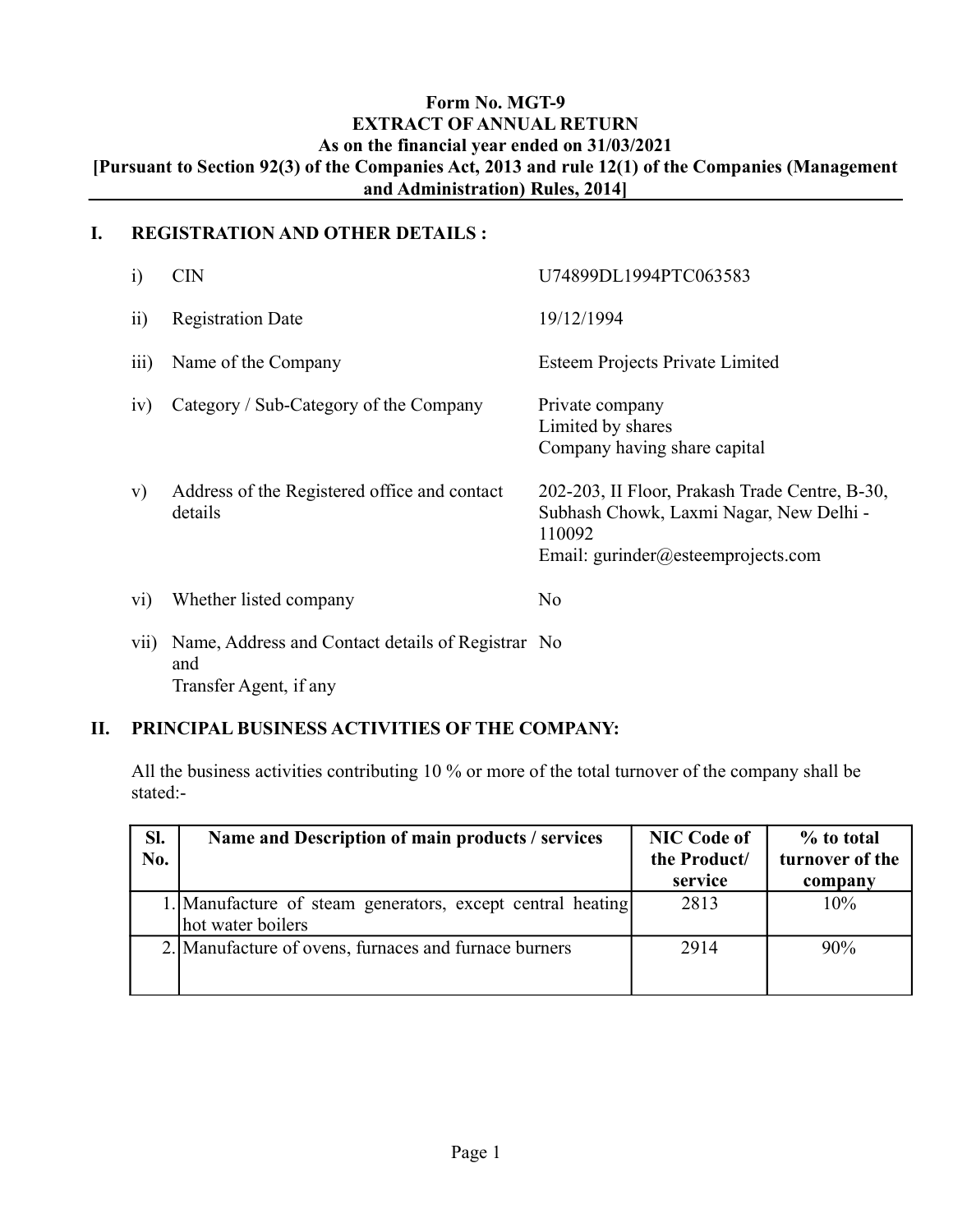## III. PARTICULARS OF HOLDING, SUBSIDIARY AND ASSOCIATE COMPANIES:

| <b>S.N   NAME AND ADDRESS  </b><br><b>OF THE COMPANY</b> | <b>CIN/GLN</b> | <b>HOLDING/</b><br> SUBSIDIARY <br>'/ASSOCIATE | % of shares<br>held | Applicable<br><b>Section</b> |
|----------------------------------------------------------|----------------|------------------------------------------------|---------------------|------------------------------|
| NA                                                       | NA             | NA                                             | NA                  | NA                           |

## IV. SHARE HOLDING PATTERN (Equity Share Capital Breakup as percentage of Total Equity):

## i Category-wise Share Holding

| <b>Category of</b><br><b>Shareholders</b> |             | No. of Shares held at the<br>beginning of the year |              |                                         |             | No. of Shares held at the end of | the year     |                                         | $\frac{0}{0}$<br>Change |
|-------------------------------------------|-------------|----------------------------------------------------|--------------|-----------------------------------------|-------------|----------------------------------|--------------|-----------------------------------------|-------------------------|
|                                           |             |                                                    |              |                                         |             |                                  |              |                                         | during                  |
|                                           | $\mathbf t$ | Dema Physical                                      | <b>Total</b> | $%$ of<br><b>Total</b><br><b>Shares</b> | $\mathbf t$ | Dema Physical                    | <b>Total</b> | $%$ of<br><b>Total</b><br><b>Shares</b> | the year                |
| <b>A. Promoters</b>                       |             |                                                    |              |                                         |             |                                  |              |                                         |                         |
| $(1)$ Indian                              |             | 150000                                             | 150000       | 100                                     |             | 150000                           | 150000       | 100                                     | <b>NIL</b>              |
| a)                                        |             |                                                    |              |                                         |             |                                  |              |                                         |                         |
| Individual/HUF                            |             |                                                    |              |                                         |             |                                  |              |                                         |                         |
| b) Central Govt                           |             |                                                    |              |                                         |             |                                  |              |                                         |                         |
| c) State Govt (s)                         |             |                                                    |              |                                         |             |                                  |              |                                         |                         |
| d) Bodies Corp.                           |             |                                                    |              |                                         |             |                                  |              |                                         |                         |
| e) Banks / FI                             |             |                                                    |              |                                         |             |                                  |              |                                         |                         |
| f) Any Other                              |             |                                                    |              |                                         |             |                                  |              |                                         |                         |
| Sub-total (A)                             |             | 150000                                             | 150000       | 100                                     |             | 150000                           | 150000       | 100                                     | <b>NIL</b>              |
| $(1)$ :-                                  |             |                                                    |              |                                         |             |                                  |              |                                         |                         |
| $(2)$ Foreign                             |             |                                                    |              |                                         |             |                                  |              |                                         |                         |
| a) NRIs -                                 |             |                                                    |              |                                         |             |                                  |              |                                         |                         |
| Individuals                               |             |                                                    |              |                                         |             |                                  |              |                                         |                         |
| $b)$ Other –                              |             |                                                    |              |                                         |             |                                  |              |                                         |                         |
| Individuals                               |             |                                                    |              |                                         |             |                                  |              |                                         |                         |
| c) Bodies Corp.                           |             |                                                    |              |                                         |             |                                  |              |                                         |                         |
| d) Banks / FI                             |             |                                                    |              |                                         |             |                                  |              |                                         |                         |
| e) Any Other                              |             |                                                    |              |                                         |             |                                  |              |                                         |                         |
| Sub-total $(A)$                           |             |                                                    |              |                                         |             |                                  |              |                                         |                         |
| $(2)$ :-                                  |             |                                                    |              |                                         |             |                                  |              |                                         |                         |
| <b>Total</b>                              |             | 150000                                             | 150000       | 100                                     |             | 150000                           | 150000       | 100                                     | <b>NIL</b>              |
| shareholding of                           |             |                                                    |              |                                         |             |                                  |              |                                         |                         |
| Promoter $(A)$ =                          |             |                                                    |              |                                         |             |                                  |              |                                         |                         |
| $(A)(1)+(A)(2)$                           |             |                                                    |              |                                         |             |                                  |              |                                         |                         |
| <b>B.</b> Public                          |             |                                                    |              |                                         |             |                                  |              |                                         |                         |
| <b>Shareholding</b>                       |             |                                                    |              |                                         |             |                                  |              |                                         |                         |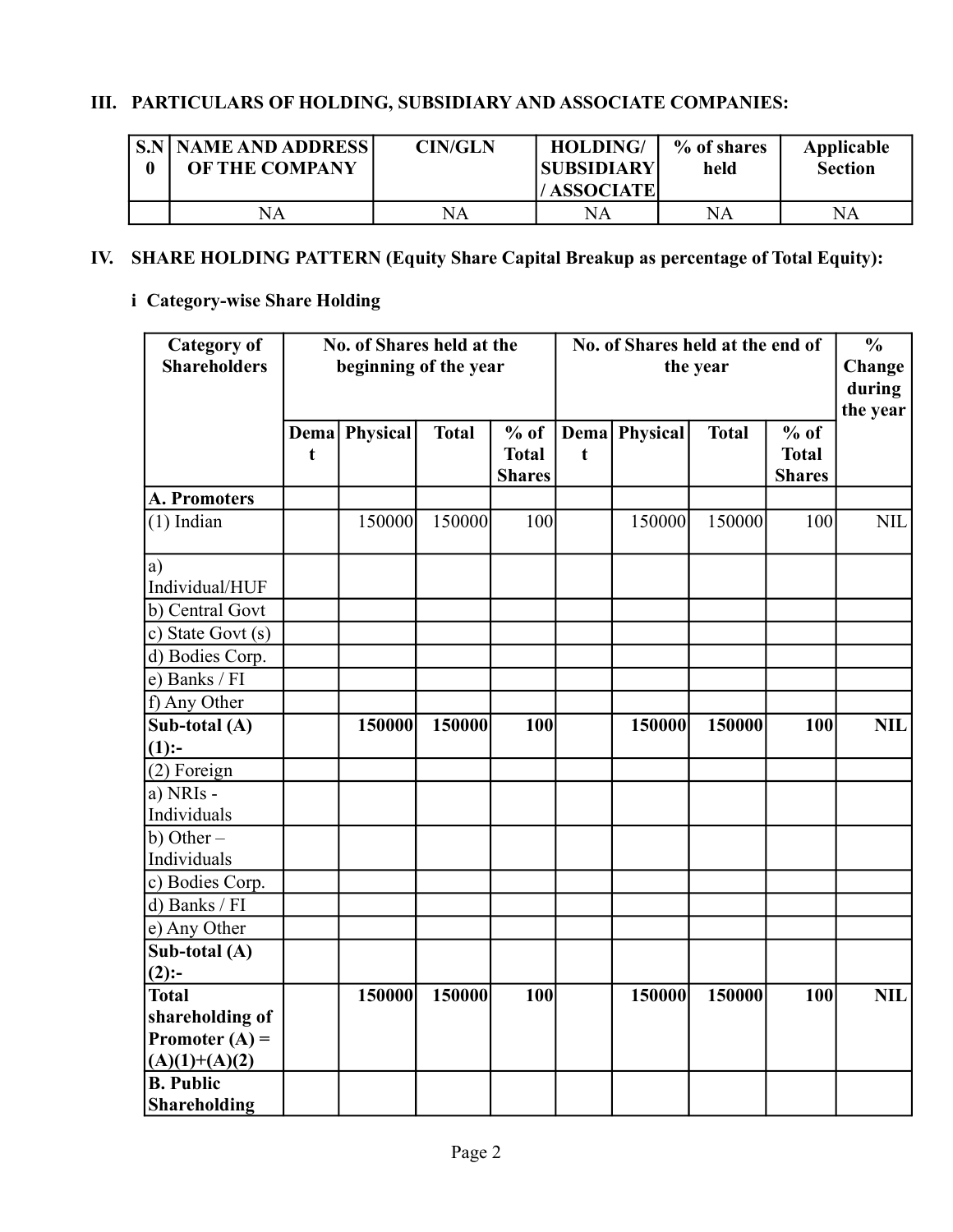| 1. Institutions     |        |        |     |        |        |     |     |
|---------------------|--------|--------|-----|--------|--------|-----|-----|
| a) Mutual Funds     |        |        |     |        |        |     |     |
| b) Banks / FI       |        |        |     |        |        |     |     |
| c) Central Govt     |        |        |     |        |        |     |     |
| d) State Govt(s)    |        |        |     |        |        |     |     |
| e) Venture          |        |        |     |        |        |     |     |
| Capital Funds       |        |        |     |        |        |     |     |
| f) Insurance        |        |        |     |        |        |     |     |
| Companies           |        |        |     |        |        |     |     |
| $g)$ FIIs           |        |        |     |        |        |     |     |
| h) Foreign          |        |        |     |        |        |     |     |
| Venture Capital     |        |        |     |        |        |     |     |
| Funds               |        |        |     |        |        |     |     |
| i) Others           |        |        |     |        |        |     |     |
| (specify)           |        |        |     |        |        |     |     |
| Sub-total $(B)$     |        |        |     |        |        |     |     |
| $(1)$ :-            |        |        |     |        |        |     |     |
| 2. Non-             |        |        |     |        |        |     |     |
| Institutions        |        |        |     |        |        |     |     |
| a) Bodies Corp.     |        |        |     |        |        |     |     |
| i) Indian           |        |        |     |        |        |     |     |
| ii) Overseas        |        |        |     |        |        |     |     |
| b) Individuals      |        |        |     |        |        |     |     |
| i) Individual       |        |        |     |        |        |     |     |
| shareholders        |        |        |     |        |        |     |     |
| holding nominal     |        |        |     |        |        |     |     |
| share capital upto  |        |        |     |        |        |     |     |
| Rs. 1 lakh          |        |        |     |        |        |     |     |
| ii) Individual      |        |        |     |        |        |     |     |
| shareholders        |        |        |     |        |        |     |     |
| holding nominal     |        |        |     |        |        |     |     |
| share capital in    |        |        |     |        |        |     |     |
| excess of Rs 1      |        |        |     |        |        |     |     |
| lakh "              |        |        |     |        |        |     |     |
| c) Others           |        |        |     |        |        |     |     |
| (specify)           |        |        |     |        |        |     |     |
| Sub-total (B)       |        |        |     |        |        |     |     |
| $(2)$ :-            |        |        |     |        |        |     |     |
| <b>Total Public</b> |        |        |     |        |        |     |     |
| <b>Shareholding</b> |        |        |     |        |        |     |     |
| $(B)=(B)(1)+(B)$    |        |        |     |        |        |     |     |
| (2)                 |        |        |     |        |        |     |     |
| C. Shares held      |        |        |     |        |        |     |     |
| by Custodian        |        |        |     |        |        |     |     |
| for GDRs &          |        |        |     |        |        |     |     |
| <b>ADRs</b>         |        |        |     |        |        |     |     |
| <b>Grand Total</b>  | 150000 | 150000 | 100 | 150000 | 150000 | 100 | NIL |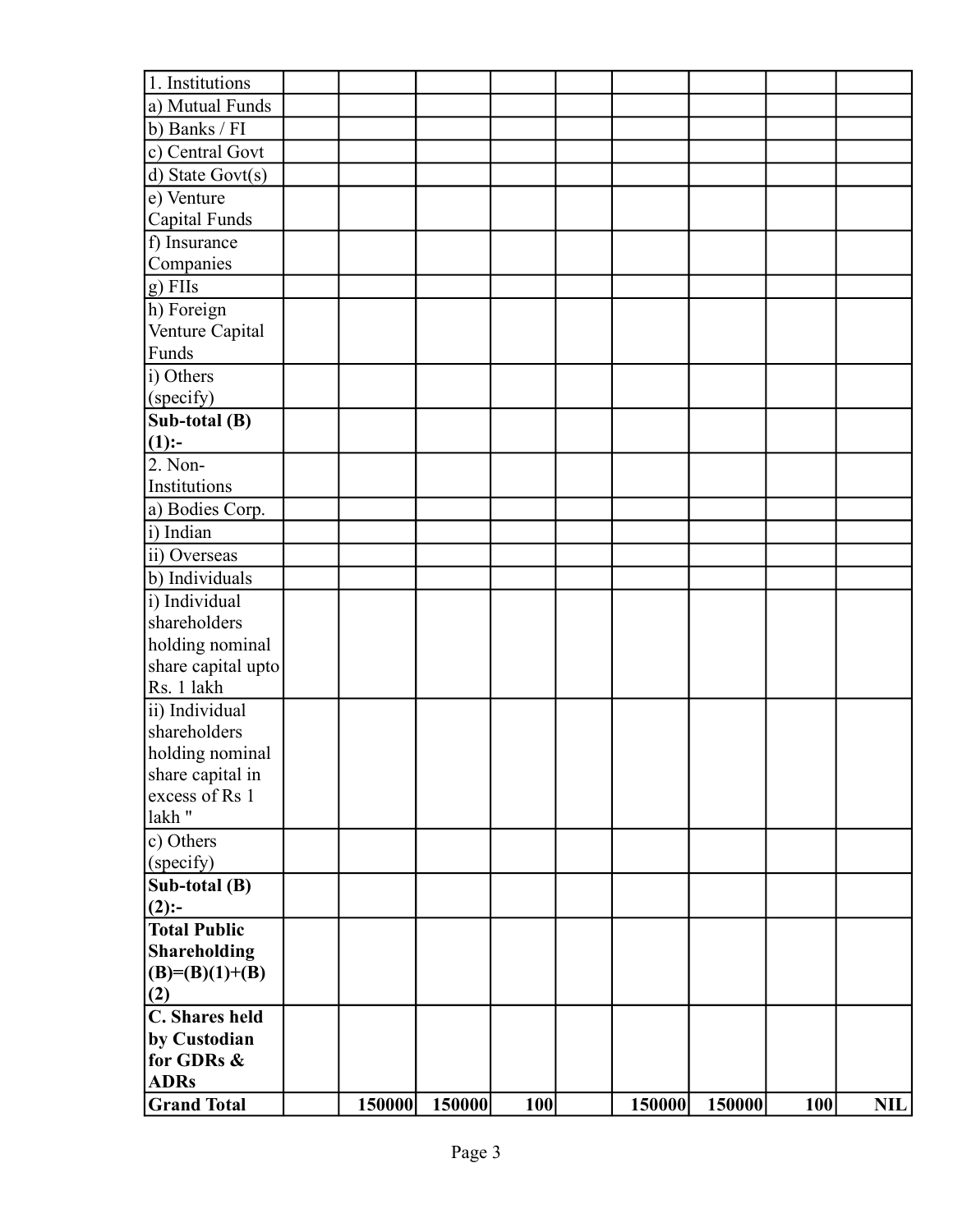| . |  |  |  |  |  |
|---|--|--|--|--|--|
| . |  |  |  |  |  |
|   |  |  |  |  |  |

#### (ii) Shareholding of Promoters

| <b>SI</b> | Shareholder's   | Shareholding at the |                       |               | Share holding at the end |               |                |             |
|-----------|-----------------|---------------------|-----------------------|---------------|--------------------------|---------------|----------------|-------------|
| No.       | <b>Name</b>     |                     | beginning of the year |               |                          | of the year   |                |             |
|           |                 | No. of              | $%$ of                | $\%$ of       | No. of                   | $%$ of        | %of            | % change in |
|           |                 | <b>Shares</b>       | total                 | <b>Shares</b> | <b>Shares</b>            | total         | <b>Shares</b>  | share       |
|           |                 |                     | <b>Shares</b>         | Pledged!      |                          | <b>Shares</b> | <b>Pledged</b> | holding     |
|           |                 |                     | of the                |               |                          | of the        |                | during the  |
|           |                 |                     | compan                | encumb        |                          | compan        | encumb         | year        |
|           |                 |                     | y                     | ered to       |                          | у             | ered to        |             |
|           |                 |                     |                       | total         |                          |               | total          |             |
|           |                 |                     |                       | shares        |                          |               | shares         |             |
|           | Gurcharan Singh | 52,500              | 35%                   |               | 52,500                   | 35%           |                | Nil         |

## (iii) Change in Promoters' Shareholding (please specify, if there is no change) -

There is no change in the Promoters' Shareholding

| SI.<br>No. | <b>Name</b> | <b>Particulars</b>                                                                                                                                                                         | Shareholding at the Cumulative<br>beginning of the<br>year<br>No. of<br>$%$ of<br><b>Shares</b><br>total<br><b>Shares of</b> |                | <b>Shareholding</b><br>during the year<br>No. of<br><b>Shares</b> | % of total<br><b>Shares</b> of<br>the |
|------------|-------------|--------------------------------------------------------------------------------------------------------------------------------------------------------------------------------------------|------------------------------------------------------------------------------------------------------------------------------|----------------|-------------------------------------------------------------------|---------------------------------------|
|            |             |                                                                                                                                                                                            |                                                                                                                              | the<br>company |                                                                   | company                               |
|            |             | At the beginning of the year                                                                                                                                                               |                                                                                                                              |                |                                                                   |                                       |
|            |             | Date wise Increase / Decrease in<br>Promoters Share holding during the<br>year specifying the reasons for<br>increase / decrease (e.g. allotment /<br>transfer / bonus/ sweat equity etc): |                                                                                                                              |                |                                                                   |                                       |
|            |             | At the End of the year                                                                                                                                                                     |                                                                                                                              |                |                                                                   |                                       |

#### (iv) Shareholding Pattern of top ten Shareholders (other than Directors, Promoters and Holders of GDRs and ADRs): Not Applicable

| SI. | <b>Name</b> | <b>Particulars</b> |               |                  | Shareholding at the Cumulative |                  |  |
|-----|-------------|--------------------|---------------|------------------|--------------------------------|------------------|--|
| No. |             |                    |               |                  | beginning of the Shareholding  |                  |  |
|     |             |                    | vear          |                  | during the year                |                  |  |
|     |             |                    | No. of        | $%$ of           | No. of                         | % of total       |  |
|     |             |                    | <b>Shares</b> | total            | <b>Shares</b>                  | <b>Shares of</b> |  |
|     |             |                    |               | <b>Shares of</b> |                                | the              |  |
|     |             |                    |               | the              |                                | company          |  |
|     |             |                    |               | company          |                                |                  |  |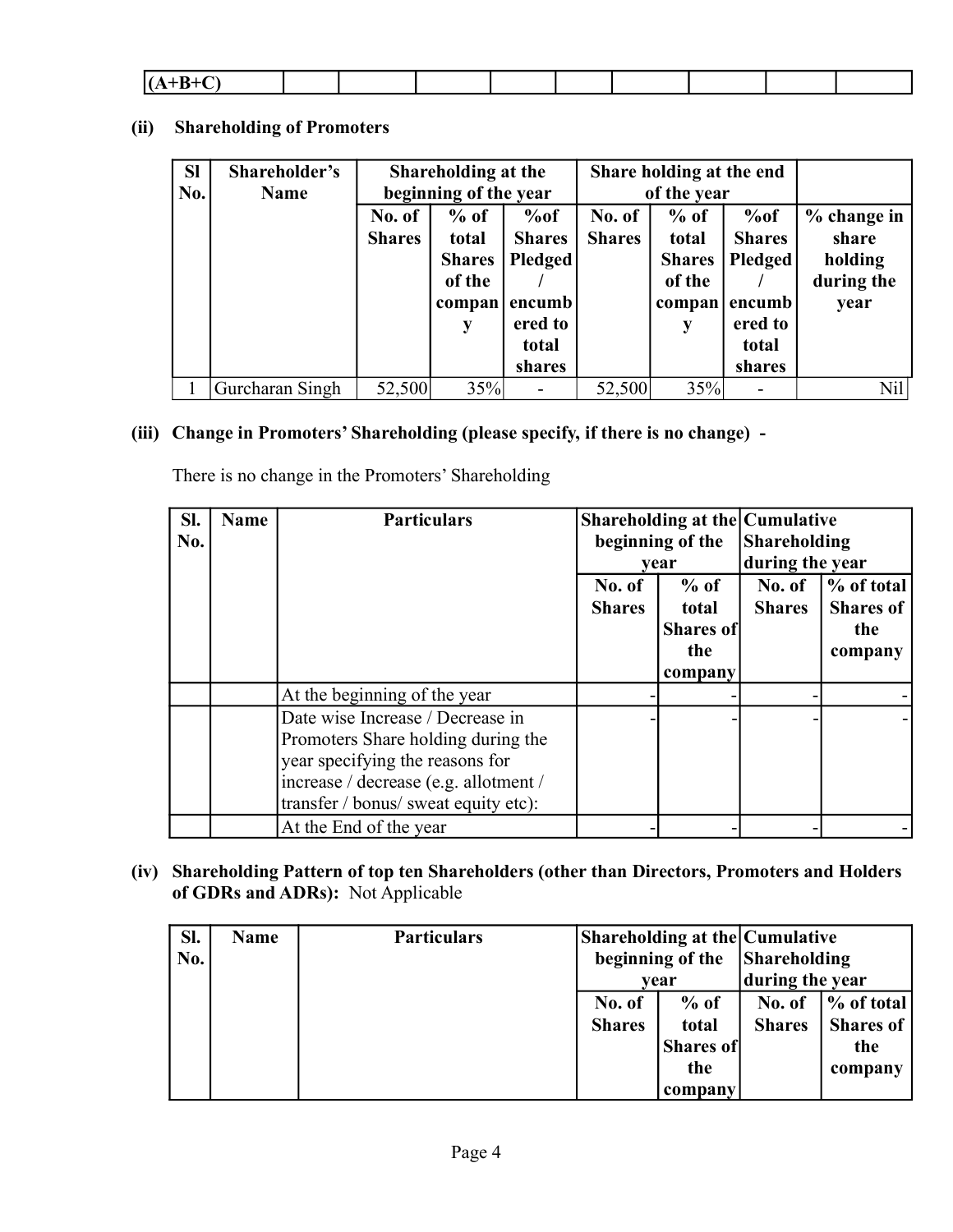| At the beginning of the year |  |
|------------------------------|--|
| At the end of the year       |  |
| At the beginning of the year |  |
| At the end of the year       |  |
| At the beginning of the year |  |
| At the end of the year       |  |
|                              |  |

## (v) Shareholding of Directors and Key Managerial Personnel

| SI.N             | <b>Name</b>     | <b>Particulars</b>   |               |                  | Shareholding at the Cumulative |                  |
|------------------|-----------------|----------------------|---------------|------------------|--------------------------------|------------------|
| $\mathbf{0}$ .   |                 |                      |               | beginning of the | <b>Shareholding</b>            |                  |
|                  |                 |                      |               | vear             | during the year                |                  |
|                  |                 | For Each of the      | No. of        | $%$ of           | No. of                         | % of total       |
|                  |                 | <b>Directors and</b> | <b>Shares</b> | total            | <b>Shares</b>                  | <b>Shares of</b> |
|                  |                 | <b>KMP</b>           |               | Shares of        |                                | the              |
|                  |                 |                      |               | the              |                                | company          |
|                  |                 |                      |               | company          |                                |                  |
| 1.               | Gurcharan Singh | At the beginning of  | 52,500        | 35%              | 52,500                         | 35%              |
| 2.               | Rajinder Kaur   | the year             | 52,500        | 35%              | 52,500                         | 35%              |
| 3.               | Gurinder Singh  |                      | 22,500        | 15%              | 22,500                         | 15%              |
| 4.               | Tanveer Singh   |                      | 22,500        | 15%              | 22,500                         | 15%              |
|                  |                 | Date wise Increase / |               |                  |                                |                  |
|                  |                 | Decrease in Share    |               |                  |                                |                  |
|                  |                 | holding during the   |               |                  |                                |                  |
|                  |                 | year specifying the  |               |                  |                                |                  |
|                  |                 | reasons for          |               |                  |                                |                  |
|                  |                 | increase / decrease  |               |                  |                                |                  |
|                  |                 | (e.g. allotment $/$  |               |                  |                                |                  |
|                  |                 | transfer / bonus/    |               |                  |                                |                  |
|                  |                 | sweat equity etc):   |               |                  |                                |                  |
| 1.               | Gurcharan Singh | At the End of the    | 52,500        | 35%              | 52,500                         | 35%              |
| 2.               | Rajinder Kaur   | year                 | 52,500        | 35%              | 52,500                         | 35%              |
| $\overline{3}$ . | Gurinder Singh  |                      | 22,500        | 15%              | 22,500                         | 15%              |
| 4.               | Tanveer Singh   |                      | 22,500        | 15%              | 22,500                         | 15%              |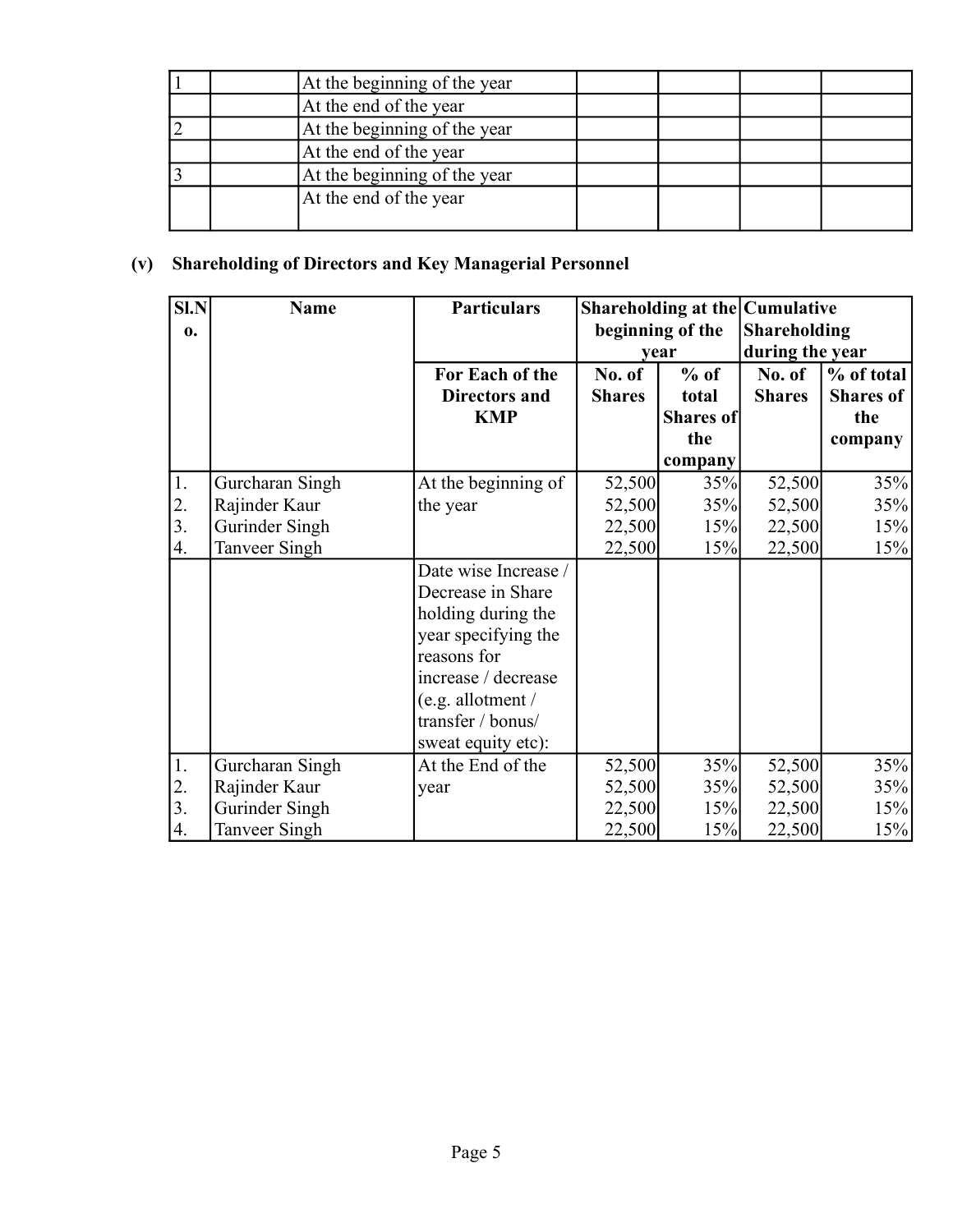## V. INDEBTEDNESS:

.

|                                      | <b>Secured</b><br>Loans<br>excluding<br>deposits | <b>Unsecured</b><br>Loans | <b>Deposits</b> | <b>Total</b><br><b>Indebtedness</b> |
|--------------------------------------|--------------------------------------------------|---------------------------|-----------------|-------------------------------------|
| Indebtedness at the beginning of     |                                                  |                           |                 |                                     |
| the financial year                   |                                                  |                           |                 |                                     |
| i) Principal Amount                  | 11,27,04,999                                     | 2,47,60,996               |                 | 13,74,65,995                        |
| ii) Interest due but not paid        |                                                  |                           |                 |                                     |
| iii) Interest accrued but not due    |                                                  |                           |                 |                                     |
| Total (i+ii+iii)                     | 11,27,04,999                                     | 2,47,60,996               |                 | 13,74,65,995                        |
| <b>Change in Indebtedness during</b> |                                                  |                           |                 |                                     |
| the financial year                   |                                                  |                           |                 |                                     |
| Addition                             |                                                  |                           |                 |                                     |
| Reduction                            | (5,85,24,139)                                    | (4,04,050)                |                 | (5,89,28,189)                       |
| <b>Net Change</b>                    | (5,85,24,139)                                    | (4,04,050)                |                 | (5,89,28,189)                       |
| Indebtedness at the end of the       |                                                  |                           |                 |                                     |
| financial year                       |                                                  |                           |                 |                                     |
| i) Principal Amount                  | 5,41,80,860                                      | 2,43,56,946               |                 | 7,85,37,806                         |
| ii) Interest due but not paid        |                                                  |                           |                 |                                     |
| iii) Interest accrued but not due    |                                                  |                           |                 |                                     |
| Total (i+ii+iii)                     | 5,41,80,860                                      | 2,43,56,946               |                 | 7,85,37,806                         |

Indebtedness of the Company including interest outstanding/accrued but not due for payment

## VI. REMUNERATION OF DIRECTORS AND KEY MANAGERIAL PERSONNEL

## A Remuneration to Managing Director, Whole-time Directors and/or Manager: Nil

| SI.       | Name of        |               | <b>Gross salary</b> |             |         |       |       |             | Stoc Sweat   Commission   Others | <b>Total</b> | <b>Ceiling</b> |
|-----------|----------------|---------------|---------------------|-------------|---------|-------|-------|-------------|----------------------------------|--------------|----------------|
| $\bf{no}$ | <b>MD/WT</b>   |               |                     |             | $\bf k$ | Equit |       |             |                                  |              | as per         |
| $\bullet$ | $\mathbf{D}/$  |               |                     |             | Opt     | y     |       |             |                                  |              | the Act        |
|           | <b>Manager</b> |               |                     |             | ion     |       |       |             |                                  |              |                |
|           |                | (a)           | (b) Value           | (c) Profits |         |       |       | as % others |                                  |              |                |
|           |                | <b>Salary</b> | of                  | in lieu of  |         |       | of    |             |                                  |              |                |
|           |                | as per        | perquisite          | salary      |         |       | profi |             |                                  |              |                |
|           |                | provisio      | s u/s $17(2)$       | under       |         |       | t     |             |                                  |              |                |
|           |                | <b>ns</b>     | Income-             | section     |         |       |       |             |                                  |              |                |
|           |                | containe      | tax Act,            | 17(3)       |         |       |       |             |                                  |              |                |
|           |                | d in          | 1961                | Income-     |         |       |       |             |                                  |              |                |
|           |                | section       |                     | tax Act,    |         |       |       |             |                                  |              |                |
|           |                | $17(1)$ of    |                     | 1961        |         |       |       |             |                                  |              |                |
|           |                | the           |                     |             |         |       |       |             |                                  |              |                |
|           |                | Income-       |                     |             |         |       |       |             |                                  |              |                |
|           |                | tax Act,      |                     |             |         |       |       |             |                                  |              |                |
|           |                | 1961          |                     |             |         |       |       |             |                                  |              |                |
|           |                |               |                     |             |         |       |       |             |                                  |              |                |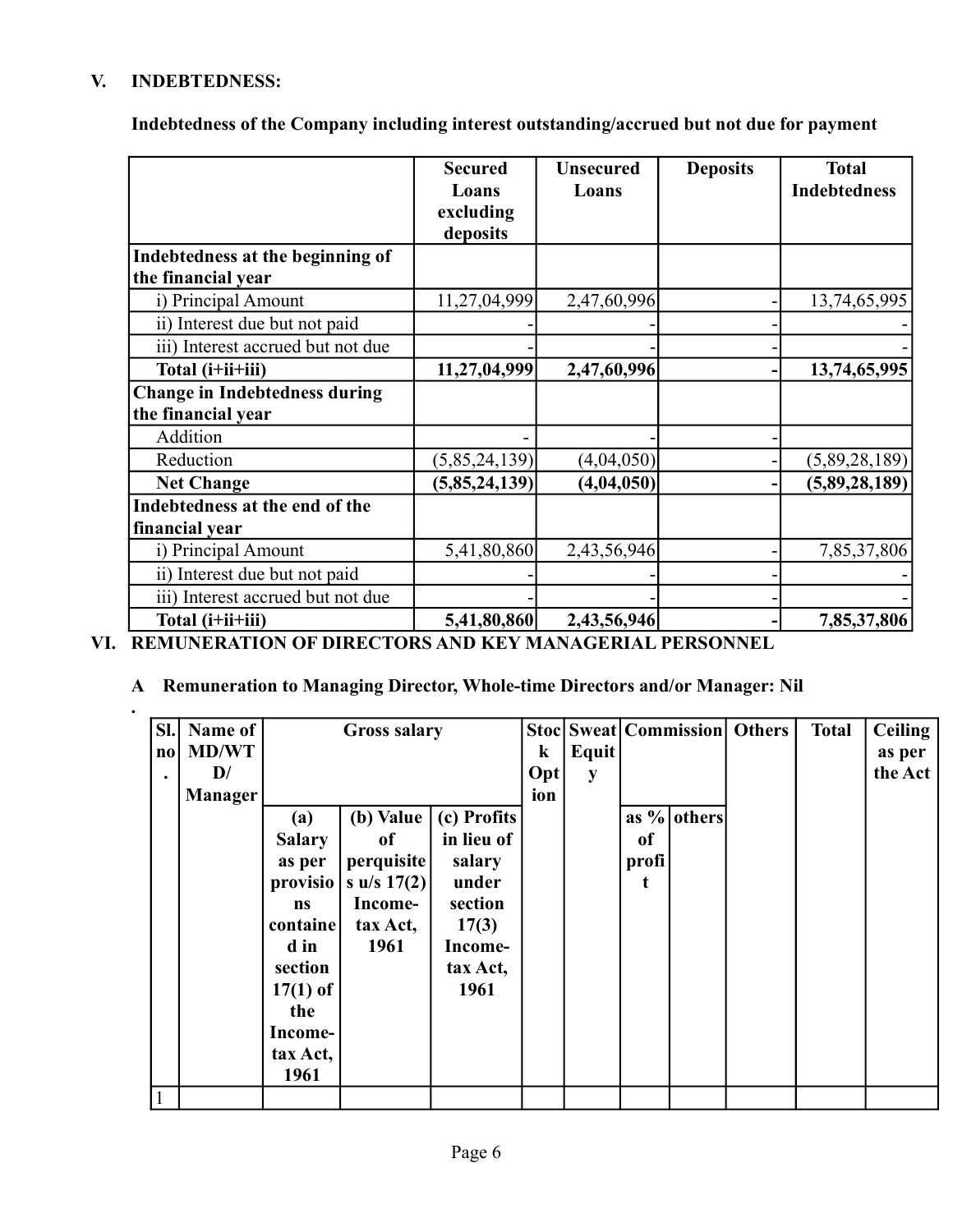#### B. Remuneration to other directors –

| SI.<br>$\bf{no}$ | Name of<br><b>Directors</b> | Independent Tot<br>Fee<br>for<br>atten<br>ding<br>boar<br>d/<br>com<br>mitte<br>e<br>meeti<br>ngs | <b>Directors</b><br>Co <sub>1</sub><br>m<br>miser<br>sio<br>$\mathbf n$ | $\bf{0}$<br>th<br>S | al<br>(1) | Fee<br>for<br>atten<br>ding<br>boar<br>d<br>com<br>mitte<br>e<br>meet<br>ings | Co<br>m<br>mis<br>sio<br>$\mathbf n$ | <b>Other Non-</b><br><b>Executive Directors</b><br><b>Others</b> | Total $(2)$ | Total $(1+2)$ | <b>Total</b><br>Mana<br>gerial<br>Remu<br>nerati<br>on | Overall<br>Ceiling<br>as per<br>the Act |
|------------------|-----------------------------|---------------------------------------------------------------------------------------------------|-------------------------------------------------------------------------|---------------------|-----------|-------------------------------------------------------------------------------|--------------------------------------|------------------------------------------------------------------|-------------|---------------|--------------------------------------------------------|-----------------------------------------|
| 1.               | Gurcharan<br>Singh          |                                                                                                   |                                                                         |                     |           |                                                                               |                                      | 17,25,000                                                        | 17,25,000   | 17,25,000     |                                                        |                                         |
| 2.               | Rajinder<br>Kaur            |                                                                                                   |                                                                         |                     |           |                                                                               |                                      | 17,25,000                                                        | 17,25,000   | 17,25,000     |                                                        |                                         |
| 3.               | Gurinder<br>Singh           |                                                                                                   |                                                                         |                     |           |                                                                               |                                      | 17,25,000                                                        | 17,25,000   | 17,25,000     |                                                        |                                         |
| $\overline{4}$ . | Tanveer<br>Singh            |                                                                                                   |                                                                         |                     |           |                                                                               |                                      | 17,25,000                                                        | 17,25,000   | 17,25,000     |                                                        |                                         |

#### C REMUNERATION TO KEY MANAGERIAL PERSONNEL OTHER THAN . MD/MANAGER/WTD – Nil

| SI. | Name of Key       | <b>Gross salary</b> |                  |                | <b>Stock</b> | <b>Sweat</b>         | Commission |       | <b>Others</b> | <b>Total</b> |
|-----|-------------------|---------------------|------------------|----------------|--------------|----------------------|------------|-------|---------------|--------------|
| no. | <b>Managerial</b> |                     |                  |                |              | <b>Option</b> Equity |            |       |               |              |
|     | Personnel         |                     |                  |                |              |                      |            |       |               |              |
|     |                   | (a)                 | (b)              | (c)            |              |                      | as $%$     | other |               |              |
|     |                   | Salary as           | Valu             | <b>Profits</b> |              |                      | of         | S     |               |              |
|     |                   | per                 | e of             | in lieu of     |              |                      | profit     |       |               |              |
|     |                   | provision           | perq             | salary         |              |                      |            |       |               |              |
|     |                   | s                   | uisite           | under          |              |                      |            |       |               |              |
|     |                   | containe            | $s \mathbf{u}/s$ | section        |              |                      |            |       |               |              |
|     |                   | d in                | 17(2)            | 17(3)          |              |                      |            |       |               |              |
|     |                   | section             | Inco             | Income-        |              |                      |            |       |               |              |
|     |                   | $17(1)$ of          | me-              | tax Act,       |              |                      |            |       |               |              |
|     |                   | the                 | tax              | 1961           |              |                      |            |       |               |              |
|     |                   | Income-             | Act,             |                |              |                      |            |       |               |              |
|     |                   | tax Act,            | 1961             |                |              |                      |            |       |               |              |